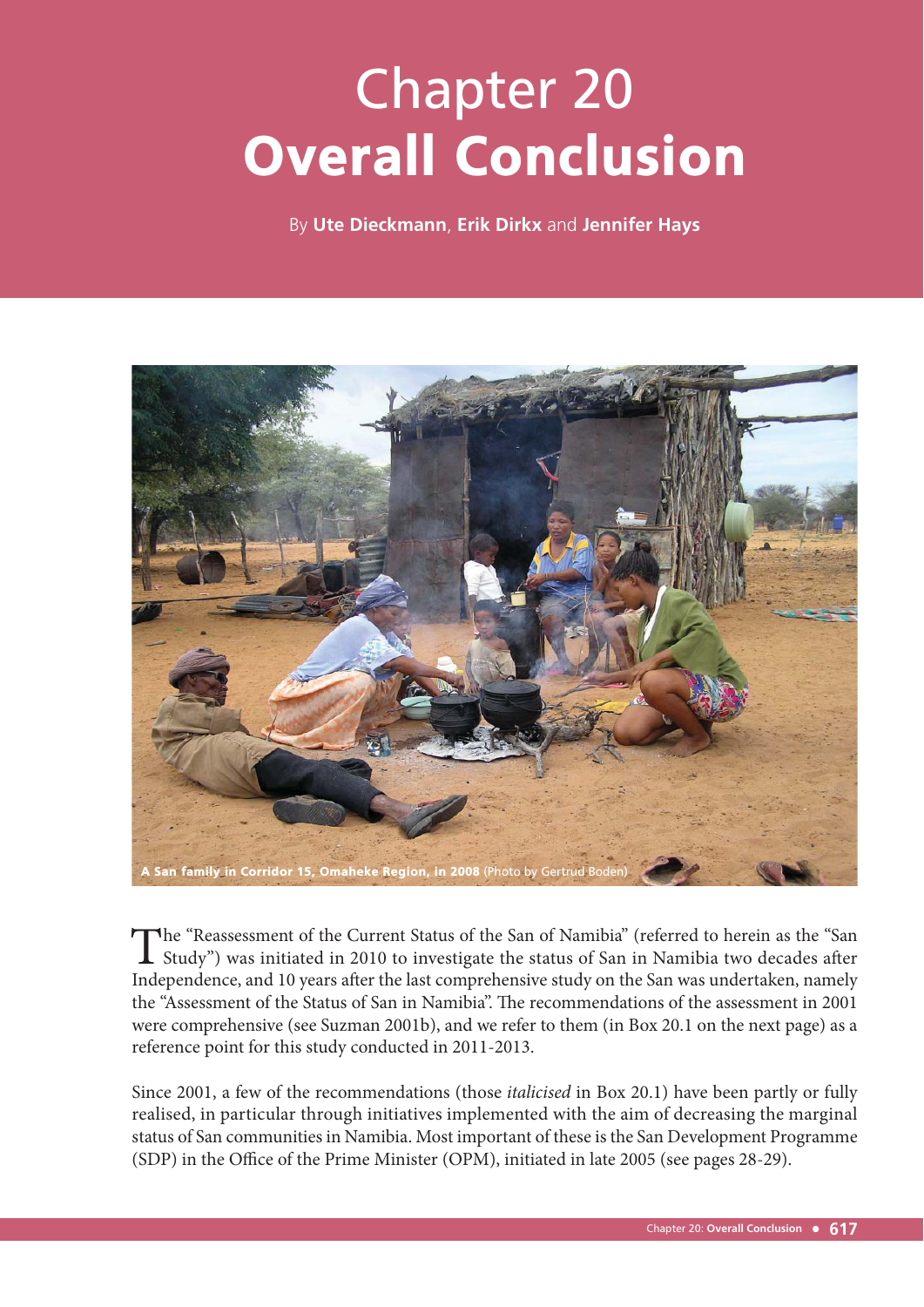#### **Box 20.1:** Conclusions and recommendations of the Assessment of the Status of the San of Namibia 2001

James Suzman recommended the establishment of a multi-sectoral programme targeting San as a development priority, as opposed to subsuming San rights issues in a simplistic economic framework. He identified four key areas for intervention: **development and empowerment**; **education**; **access to land**; and **leadership and representation**. His recommendations in these key areas are as follows (*the italicised areas are those in which some progress has been made*):

#### **Development and empowerment**

- Development initiatives for San must work on the principle that empowerment is development. Top-down development initiatives disempower San and ultimately render them more dependent on welfare.
- Programmes and initiatives muse be "culturally sensitive" and attempt to work with and through existing social and cultural structures rather than against them.
- Activities must aim to enable San to determine the direction and pace of their own development within reasonable parameters.

#### **Education**

- *Develop educational resources for major San language groups.*
- Continue the co-operation of the Ministry of Basic Education, Sport and Culture with stakeholders in the Intersectoral Task Force on Educationally Marginalised Children
- Establish an education programme that is sufficiently flexible to cope with the socio-cultural and material problems faced by San learners.

#### **Access to land**

- *Prioritise (de facto) San and other landless Namibians under the Agricultural Land Reform Act (ALRA) in terms of resettlement policy.*
- Overhaul the resettlement application procedure to ensure that San and others are able to apply for resettlement more easily.
- Ensure adequate San representation on land boards in communal areas.
- *Implement resettlement programmes for San in accordance with the letter of the law and stated policy.*
- Abandon co-operative resettlement projects.

#### **Leadership and representation**

- *Assess outstanding San traditional authority claims in terms of the requirements stipulated in the Traditional Authorities Act.*
- *Continue donor and NGO support for institutional development and capacity building in San CBOs and traditional authorities.*
- Intensify encouragement of San participation in local and regional politics.
- *Continue donor and NGO support for cultural programmes.*

Suzman 2001b:144-145

In 2011, in a brochure entitled *Empowering Marginalised Communities in Namibia* (OPM 2011), the OPM expressed its dedication to:

- ensuring that the national laws and policies affecting marginalised peoples are effectively implemented across all national institutions;
- strengthening awareness campaign strategies on the plight of marginalised communities;
- improving the coordination of the different initiatives aimed at supporting the development of marginalised communities in Namibia; and
- ensuring that the adopted international legal frameworks on marginalised communities are effectively implemented at national level.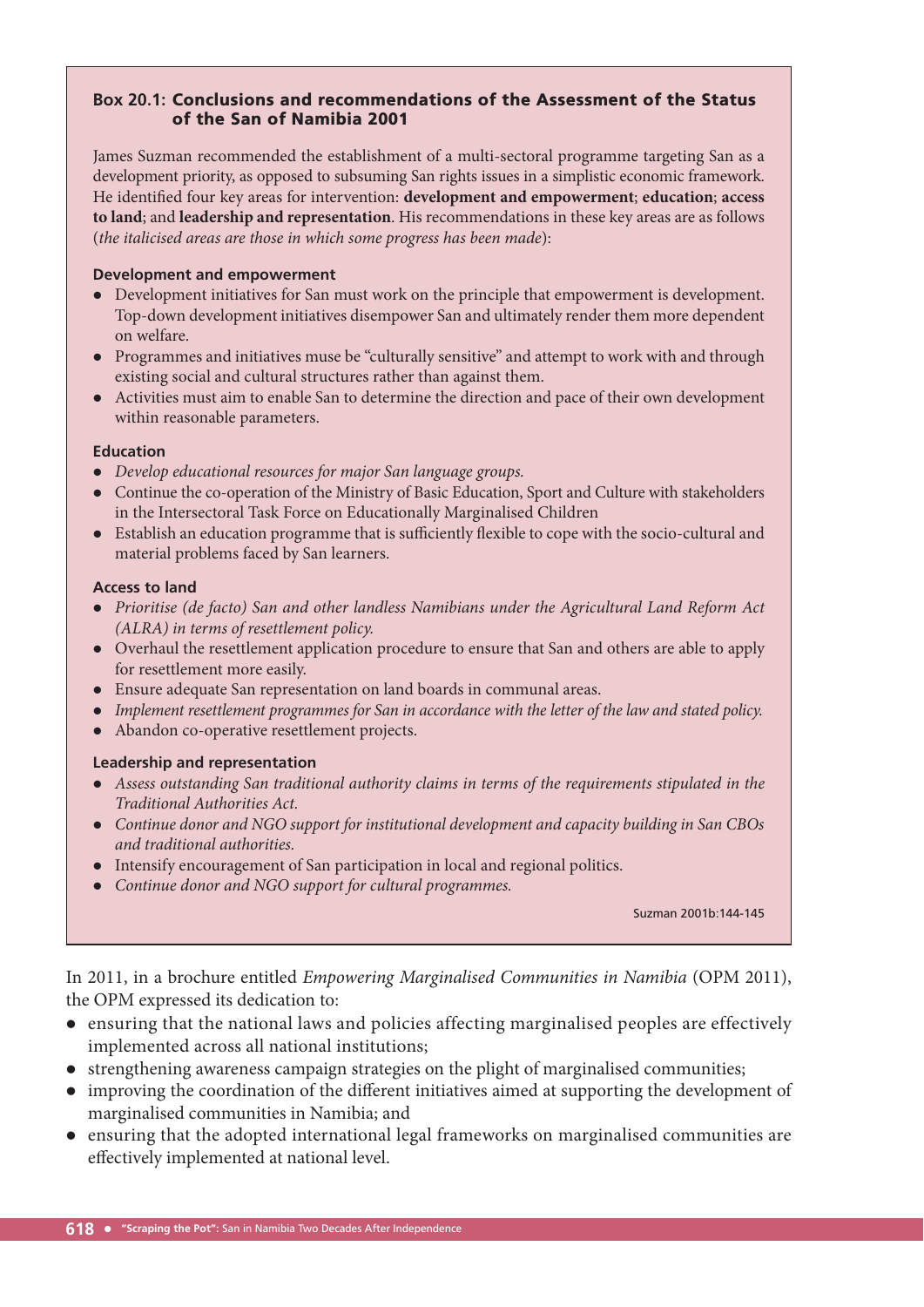The existence of a specific government office dedicated to ameliorating the situation of San communities provides a promising framework for empowering San communities in Namibia. Furthermore, in Namibia's Fourth National Development Plan 2012/2013 to 2016/2017 (NDP4), the welfare of San communities falls under the eradication of extreme poverty (NPC 2012a: 62-69).<sup>1</sup>

Despite these efforts, the perception of many San in Namibia in 2013 is that they are "left behind" or "scraping the pot" – as the title of this report reflects. Where is the discrepancy? How do we reconcile the existence of a comprehensive government programme specifically designed to address the needs of the San with the perception of the San themselves? During the course of our study we heard several explanations for this discrepancy, provided by various stakeholders – above all government officials and NGO representatives, but also San representatives. Essentially, three reasons were proffered: some San were just ignorant about what as been done for them; ingratitude on the part of the San; and a discursive strategy on the part of the San to ensure future support.

Our research has proved the contrary: the vast majority of the San do in fact experience serious marginalisation in Namibia, manifested in poverty and food insecurity, a lack of secure access to land and natural resources, a lack of education, a lack of access to services, discrimination and limited political representation. In the subsections of this chapter, we summarise the nature of the marginalisation described in detail in this report. Finally, we suggest an overall explanation for the ongoing marginalisation of the San in the face of so many efforts to help them, and offer overall recommendations based on our research.

# **Livelihoods and poverty**

The San Study participants generally considered themselves to be "poor" or "very poor". At most research sites, the participants ranked between 50% and 80% of the San households in their respective communities in one of these two lowest wealth-ranking categories. Very few households were categorised as somewhat better off, and only *very* rarely was a household ranked in the wealthiest category. These self-evaluations match the findings of our livelihoods analysis (Chapter 14); the San's overall access to food and income is indeed highly insecure.

The majority of San households at most of the sites depend to a substantial degree on government support for their survival. The Old Age Pension (N\$600 per month at the time of writing) is the most common and most consistent source of income in Namibia's San communities, and for many of them, food aid is the most reliable source of food. Research participants reported a high degree of reliance on both of these sources for their survival. In addition, San communities and individuals employ a variety of strategies to secure small amounts of cash (or in some cases food), including casual work (often seasonal) and piecework for neighbouring groups, depending on circumstances and availability. The sale of natural products or crafts occasionally brings additional but minimal income. Some individuals attempt to gain extra income by engaging in business on a very small scale – for example, buying food items at a shop and selling them in smaller quantities at home, or producing and selling *vetkoek* ('fat cakes', consisting of deep-fried dough).

Other San livelihood strategies focus directly on gaining access to a food source. Our study found that the gathering of veldfood is still a very important livelihood strategy for San communities,

<sup>1</sup> NDP4 does not specifically mention San communities, but it acknowledges that households of "certain language groups" are "prone to extreme poverty", and presumably San households are included here. According to NDP4, the government will expand its social protection system to these households, which are currently excluded from this system, and yet are severely affected by poverty (NPC 2012a: 67).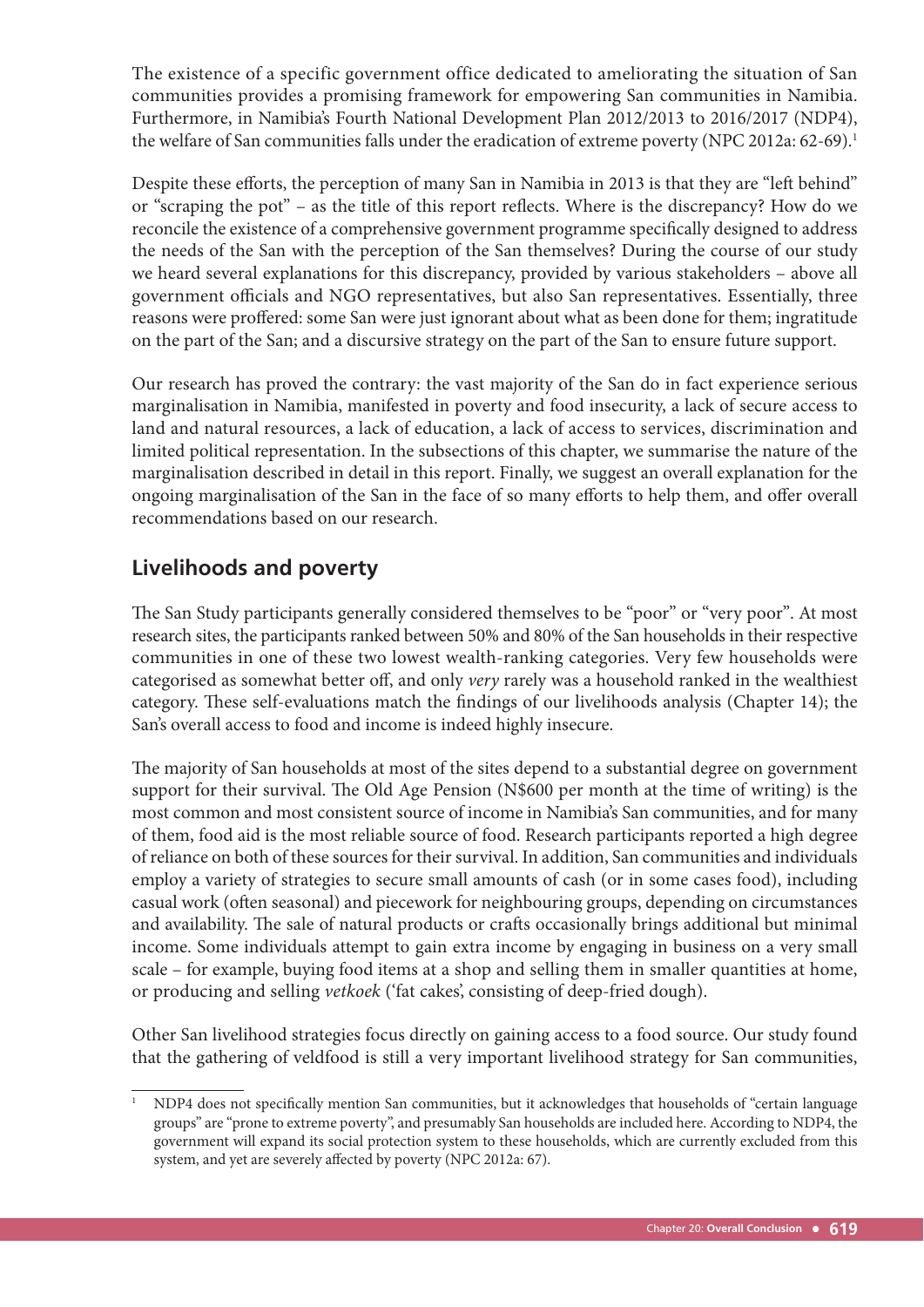but it is highly seasonal and limited in most areas by a lack of access to land. Despite various efforts by stakeholders – and the aspirations of the San themselves – to improve their livelihoods through animal husbandry, this livelihood strategy plays a minor role in most San communities. Some communities cultivate crops, but only on a relatively small scale, and this is dependent on environmental circumstances, access to land and external support. Harvests are usually consumed within a couple of days, weeks or months; they do not suffice to provide households with staple food for an entire year. NGOs support crop cultivation on a larger scale, and this has contributed to improving food security, but sustainability has yet to be achieved (see the subsection on limited post-settlement support, next page). Despite these limitations, however, the San participants in our research generally regarded access to crop fields and agricultural implements as essential for poverty reduction; generally they viewed community members with such access as better off than those without. Likewise, those who owned cattle and goats were considered to be better off than those without. Although owning large numbers of livestock (especially large stock) was seen as a way to avoid poverty, ownership of large herds was generally regarded as the exclusive preserve of members of other ethnic groups. Formal employment was viewed as a major determinant of security, mostly because it offers regular cash income in the form of a salary or wage that could also be used to invest in other assets (e.g. livestock and fencing material). However, again, research participants often reported that other ethnic groups were more likely to receive jobs. These are all relevant findings which should be taken into consideration in future programme planning and implementation.

Certainly, poverty is not unique to the San; many other Namibians are equally poor. However, no other ethnic group in Namibia has such a high proportion of poor and very poor members. This widespread poverty among the San is attributable to a combination of numerous factors which are interrelated and partly conditional upon each other. Our analyses of the study findings brought to light the key factors – which accord, by and large, with the key factors identified in the 2001 study:

- lack of access to land / lack of secure land tenure;
- limited post settlement support / lack of access to productive assets;
- very low levels of education;
- discrimination and culture; and
- limited political representation, participation and consultation.

In the following subsections we briefly describe each of these factors.

## **Lack of access to land/lack of secure land tenure**

**"The Government of Namibia should step up efforts to address the problem of landlessness of San groups and to carry out initiatives to secure for them rights to land and do so, to the extent compatible with the rights of others, in accordance with their historical or traditional land tenure patterns."** 

– James Anaya, UN Special Rapporteur on the Rights of Indigenous Peoples, 2013, p. 19

The vast majority of San households do not have secure land rights. As is the case for most of the other (rural) Namibian communities, access to land is critical for many San households, especially those in remote areas, but it is even more important for San communities because their educational qualifications are so low, which limits their employment opportunities. Securing land rights is one of the most urgent issues to address in respect of the San in Namibia.

Access to land has improved somewhat for a few of Namibia's San communities since 2001: N‡a Jaqna Conservancy in Otjozondjupa Region was gazetted in 2003; San and non-San residents in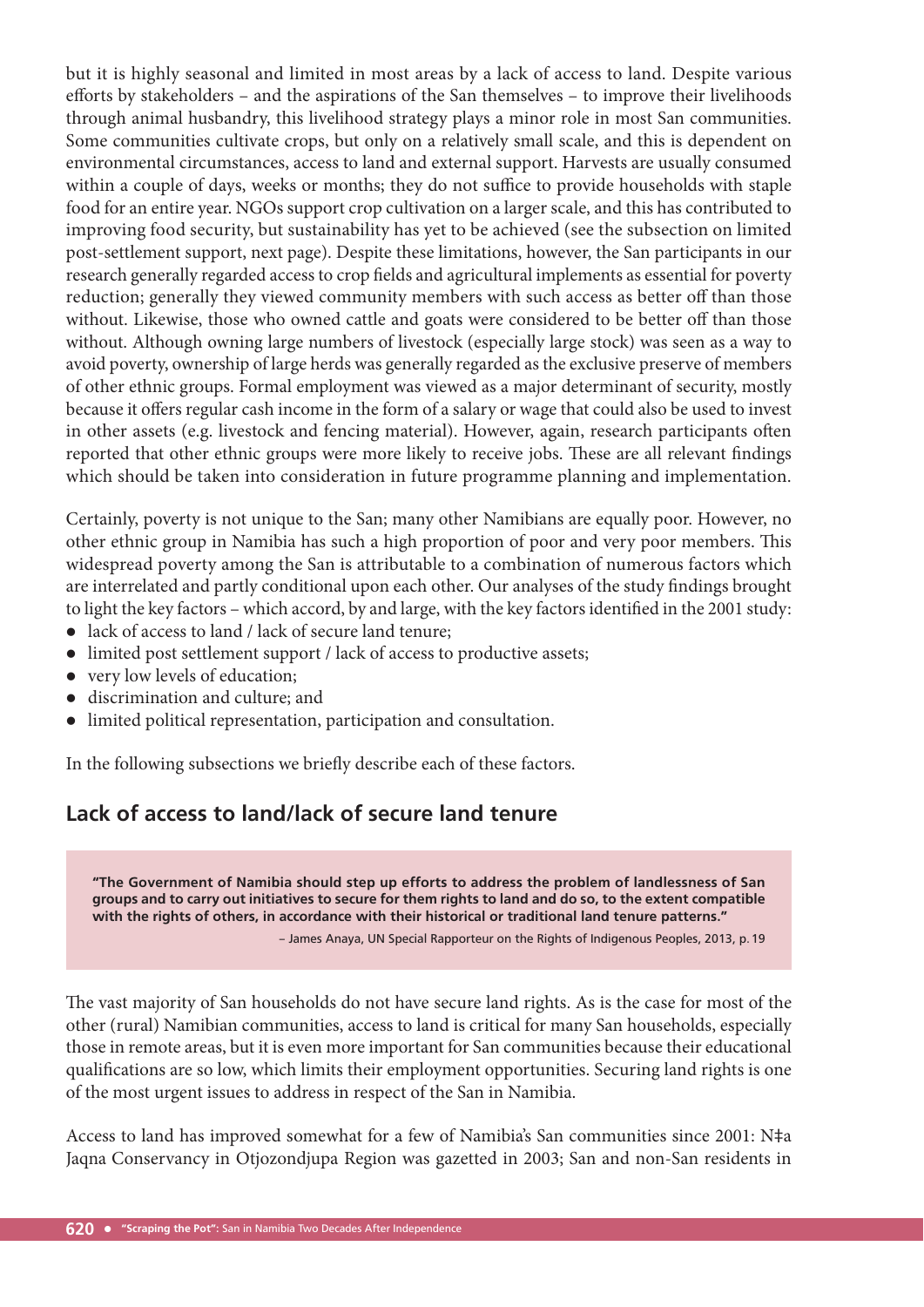Caprivi and Kavango Regions were granted user rights in the Bwabwata National Park (BNP – a.k.a. West Caprivi) as of 2006; and several resettlement farms have been purchased for some San communities under the OPM's SDP – in Kunene, Oshikoto and Otjozondjupa. However, as conveyed in the regional chapters, even the communities with access to land face serious threats at present: residents of N‡a Jaqna Conservancy are battling with illegal fencing; Nyae Nyae Conservancy residents are struggling with an influx of Herero farmers with cattle; an influx of Mbukushu people and their cattle in the BNP is compounded by the fact that the Khwe and !Xun have no *de jure* right to reside in the park; and on the San resettlement farms, none of the beneficiaries have received any title deed in their individual names, the influx of outsiders is not controlled, and there are few or no sustainable livelihood strategies available to the beneficiaries.

For many San communities, access to land and natural resources has been reduced or threatened since 2001: for the !Xun and Ju|'hoansi in Kavango, access to land is threatened by the development of small-scale farms; Hai||om on Farm Six in Oshikoto lost access to land and resources when a large part of "their" land was allocated to Owambo farmers and their cattle; many San communities in communal areas (especially in Ohangwena and Omaheke) lost access to land due to the (illegal) fencing of large tracks of land; and Hai||om in the Etosha National Park are being pressurised to leave the park by, inter alia, excluding them from benefiting as tourism concessionaires.

As San culture is very closely linked to (ancestral) land, the lack of land has a major impact on the respective cultures of the San groups. Our findings indicate that the few groups still living on their ancestral land without too much influx of outsiders - such as those in Nyae Nyae and the BNP, and to a limited degree the Hai||om on Farm Six – have maintained a much stronger sense of cultural identity than other groups. For example, the San in Omusati cannot speak a Khoisan language anymore, have adopted many of the cultural traits of their Oshiwambo-speaking neighbours, and have become a regional "underclass". Commercial farmworkers and San in townships have also lost their cultural identity to a large extent.

## **Limited post-settlement support / lack of access to productive assets**

In 2001, resettlement was viewed as a promising step forward in helping to alleviate the problem of landlessness among the San (see Box 20.1, "Access to land"). However, the approach employed by the government was the **group resettlement scheme**, which, due to negative experiences as from the mid 1990s, was *not* recommended in the 2001 assessment report (Suzman 2001b). Our study has shown that San in group resettlement schemes face specific challenges associated with their high degrees of illiteracy, their cultural background and their recent history of marginalisation, and generally acknowledged constraints to common property resource management play an important role as well. These four challenges require comprehensive strategies for post-settlement support for San living in group resettlement projects, which take cognisance of the need to strengthen their technical and collaborative capacity for resource management. Instead, the post-settlement support rendered to San in these projects from the mid-1990s to the early 2000s focused mostly on improving access to farm assets, equipment and inputs, in the hope that the San would take charge of the management of such resources so that they could become self-reliant after a certain period of government support. Building technical management capacity received relatively little or inadequate attention initially, with the result that the provision of equipment and inputs spawned dependency on their continued and free supply. When capacity strengthening was eventually put on the agenda (circa 2005 or a little later), the organisations involved in providing such training encountered severe constraints relating to the high levels of illiteracy and the common property resource management problems. This has again been underscored by recent experiences in resettlement projects where some advances in food security have been made with the combined support of the government and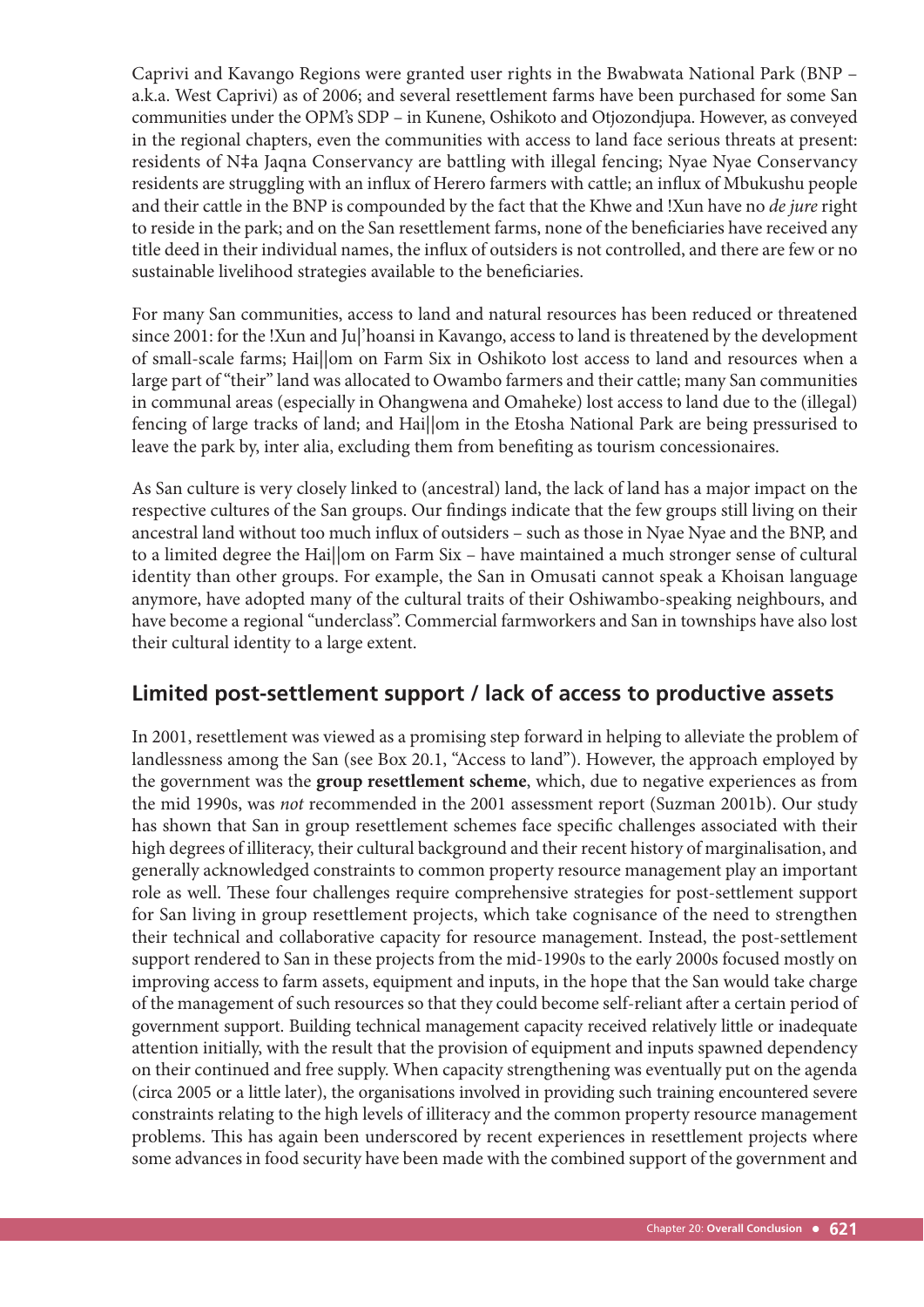NGOs – for example in projects supported by Komeho Namibia in Kavango Region, and by the Desert Research Foundation of Namibia (DRFN) in conjunction with the Habitafrica Foundation in Omaheke (in all these cases with financial support from the government and/or donors). In this regard, when 40 or more families have to share natural resources on a farm, it appears to remain difficult for the San to take charge of the joint management of the farm inputs, equipment, gardens and/or livestock, let alone the management of the supply chain and marketing processes. Thus, one can state that the government's continued focus on group resettlement schemes – in recent years again promoted by the OPM for the San – and the strategies employed in these projects, have not necessarily paid adequate attention to:

- technical and collaborative management capacity, which is needed to turn vulnerable farmers like the San into productive farmers; and
- structural constraints associated with high levels of illiteracy, common property management problems, remoteness and market inaccessibility.

Similarly, agricultural extension services rendered to San farmers on communal land seem to yield few positive results. Generally the extension services focus mainly on the sharing of knowledge of traditional methods of crop production and animal husbandry, but hardly address the widespread lack of access to draught power, the requisite access to markets and/or the timely delivery of farm inputs (e.g. seeds, manure/fertiliser, pesticides for crop cultivation, and vaccines, dips and veterinary services for animal husbandry) to resource-poor farmers. San, like other farmers in remote areas, basically have to acquire these farm inputs from the private sector and are responsible for accessing markets themselves. In more recent years, seeking to improve access to farm inputs, the Ministry of Agriculture, Water and Forestry (MAWF) has subsidised ploughing and weeding on farms in the northern communal areas, and has also provided drought-resistant pearl millet (i.e. the variety known in Namibia as Okashana 2) and fertiliser packages on a partially subsidised basis. Similarly, to overcome the ploughing constraints facing poor rural farmers, the MAWF implemented its Draught Animal Power Acceleration Programme (DAPAP) serving poor farmers, including San, in the northern communal areas. But, despite some San in these areas gaining access to draught power and drought-resistant pearl millet as a result of these MAWF efforts, the costs associated with the fertiliser packages and ploughing, even though subsidised, have often proved prohibitive for most of the San, and thus have greatly impeded their potential gains in agricultural output.<sup>2, 3</sup> The impact of the DAPAP has also been piecemeal for the San, as relatively few San were trained, and the San beneficiaries were expected to share the donated ploughs, cultivators and oxen with fellow community members, which often resulted in limited ownership of these productive assets, and consequently neglect of the animals and equipment donated.

In short, the strategies thus far deployed by different roleplayers in support of San farmers in group resettlement projects and in the northern and eastern communal areas have not yet managed to adequately address structural constraints associated with high levels of illiteracy among the San, their cultural background and their history of marginalisation. Likewise, the roleplayers have not yet found comprehensive strategies or solutions that would sustainably address San farmers'

<sup>2</sup> Limited government attention to the promotion of Namibia Specifi c Conservation Agriculture (NSCA), which is better adapted to the variable climatic conditions in Namibia, has also implied that many farmers in the northern communal areas, including San, have been excluded from valuable extension services that could have increased their crop output (see also the recommendations in this chapter).

<sup>3</sup> The free provision of fully subsidised millet seeds for the San occasionally creates its own backlash. In Ohangwena Region there have been accounts of neighbouring farmers attempting to convince San farmers who had received fully subsidised pearl millet seeds that it was better to plant traditional varieties of pearl millet. Clearly this was an attempt to convince the San to exchange part of the subsidised drought-resistant millet seeds for the traditional variety that takes longer to grow and is less adaptable to dry spells and drought.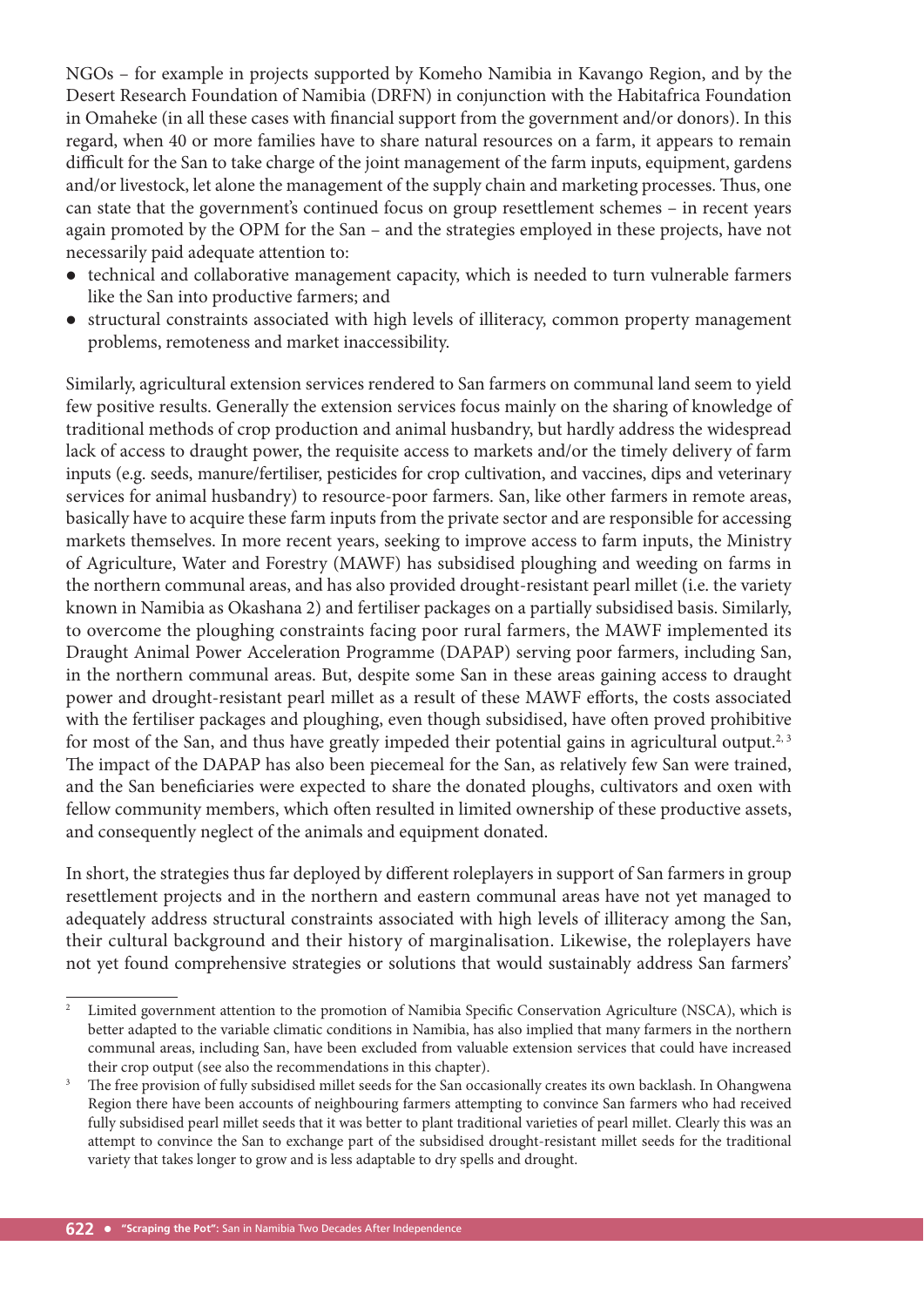limited access to farm inputs and/or draught power, or which would strengthen their joint resource management capacity and/or their capacity to manage supply chains and market access. Thus, the near absence of adequate and comprehensive agricultural support services for San living on remote group resettlement farms or in remote parts of the northern and eastern communal areas implies that those San interested in improving their living conditions through farming are forced to rely on their own often limited means, which generally results in a low-input-and-low-output type of farming, with very meagre returns.

## **Discrimination and culture**

Most San participants in our research reported experiencing discrimination at the hands of 'others' in Namibian society, including public servants, and they cited many examples (e.g. in the education and health sectors, other public services and the formal job market) to illustrate how discrimination contributes to San poverty and marginalisation. Discrimination against San in the past and today stems in part from the fact that they are still often perceived as lacking culture; as 'primitive' or 'uncivilised.' Many outsiders are ignorant about San cultures and traditions, and this ignorance leads many to perceive the San way of life as 'backwards' and thus something to be overcome, rather than as a resource to be incorporated and built upon. This discrimination clearly has a negative impact on their self-esteem, their access to public services, their political participation and representation, their educational achievements and their employment opportunities.

This study has found that the lack of information and consequent widespread lack of knowledge about certain lesser-known but fundamental aspects of all San cultures are posing obstacles to San development:

- **Subsistence practices and land-use patterns:** San communities in Namibia have experienced major changes in their subsistence practices over the last century, and hunting and gathering are practised to a very limited extent today (as described throughout this report), but many aspects of their former way of life – such as their "foraging mode of thought" (see, inter alia, Barnard 2002: 5) – are still maintained and even enhanced.
- **Moral obligation to share:** Egalitarian levelling and sharing mechanisms still play an especially important role in food-distribution mechanisms, and come into play in new manifestations in contemporary life, such as the sharing of cash (including Old Age Pension money).
- Strong mechanisms of levelling: This 'egalitarian' aspect of San culture was always present in their former leadership structures, but today it poses a struggle for the San in developing strong and widely recognised *hierarchical* leadership structures (discussed in more detail further on).

It is crucially important that these fundamental aspects of San culture are taken into account in the planning and implementation of any San development initiative. In addition, it is critical to develop site-specific approaches that take into account the specific circumstances of the San community concerned, and to elicit the active engagement of the participants/beneficiaries.

## **Low levels of education**

Their extremely low levels of education is a factor that feeds into the cycle of poverty in which San communities find themselves. Namibia's education policies are progressive in terms of meeting the educational requirements of its minorities, but not all of these policies are enforced, and the reality on the ground still reflects gross inequalities in educational access and attainment. Recent quantitative research consistently shows that San communities are by far the most disadvantaged ethnic groups in the system. This statistical picture is confirmed by the data gathered in this San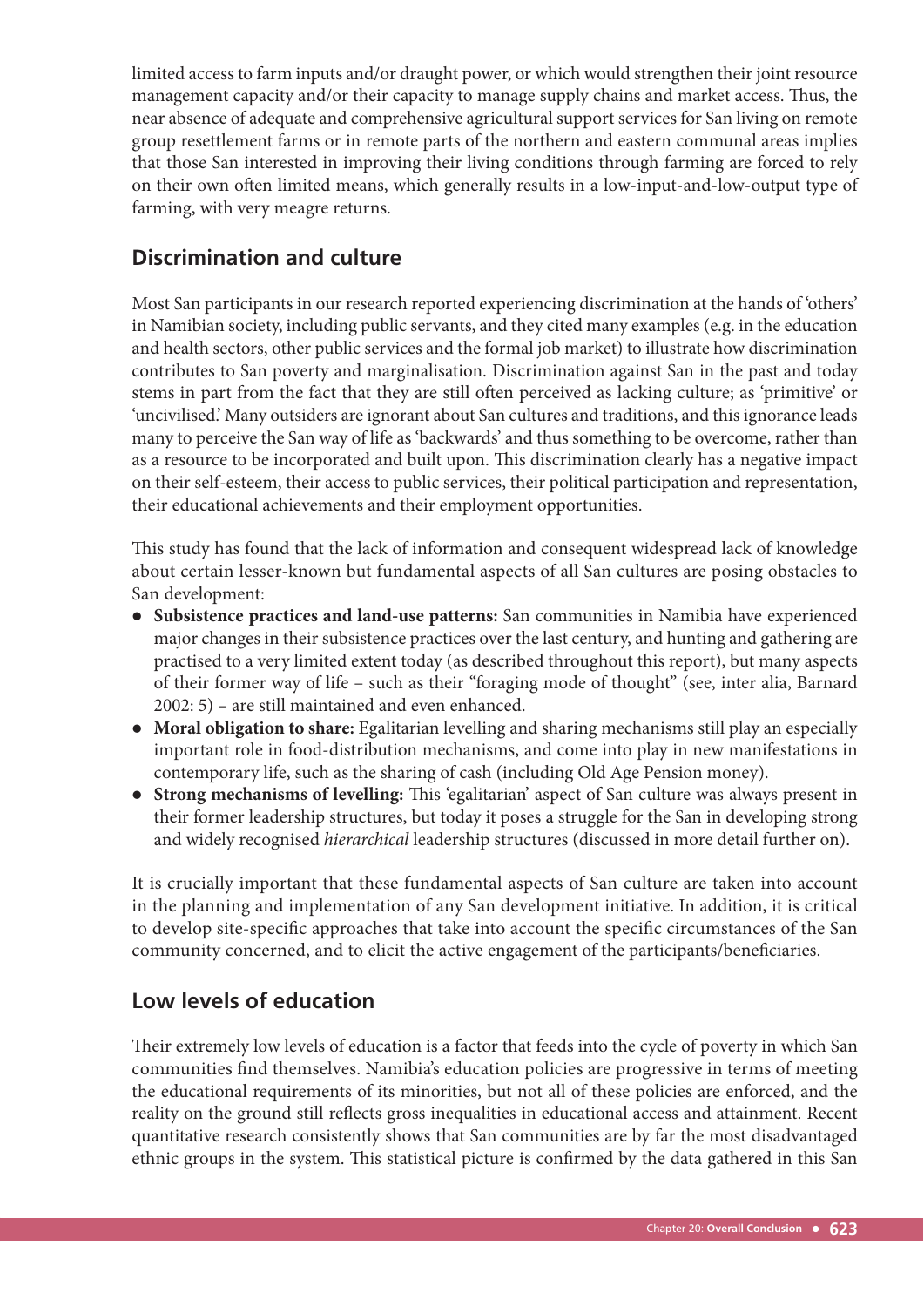Study, which found that although the majority of San children (but far from all) attend school in the lower-primary grades (Grades 1-3) – especially if there is a school in close proximity to their homes – there is a sharp decline in the enrolment of San in upper-primary and secondary school grades. The reasons that research participants cited for the high and early dropout rates among San learners are manifold, and reflect an interplay of economic, cultural and social factors. Overall, a number of reasons cited in similar ways across the research sites indicate that for all San groups the root causes are the same:

- poverty;
- $\bullet$  discrimination;
- village remoteness;
- cultural mismatch (language and differences in cultural and social practices);
- inappropriate curricula;
- a lack of role models; and
- $\bullet$  teenage pregnancy.

Their generally low level of education severely affects the economic situation of the San. They cannot compete in the formal job market and hence are highly dependent on menial work. Difficulties persist in accessing information, dealing with official paperwork, and developing skills, capacities and the confidence to secure other rights. This situation begets a vicious cycle of poverty that very few San are able to escape.

In 2013, the compulsory contribution to the School Development Fund (SDF) was abolished in all public primary schools, thereby rendering primary education free of charge (in principle) for all learners in these schools. Although the San were already exempt from paying school fees by virtue of being a marginalised ethnic group, this exemption did not go far enough for many of them, due to their inability to cover other school-related costs (transport, clothing, toiletries, etc.), but also due to a lack of implementation of the exemption by local school officials (e.g. some children were still being sent home because their parents could not contribute to the SDF or could not afford to buy a school uniform). In addition, the stigma attached to being exempt from payment led to discrimination against San learners and parents in many cases. Although the abolition of school fees will help in general, many San families will still be financially incapable of covering other school-related costs. In addition, free primary education will not have much impact on the pattern of dropout at the start of secondary school, and on the extremely low levels of San enrolment in tertiary education.

Further, improvement in the educational and economic situations of the San is not only about access to existing mainstream education. Appropriate education would be tuned in to the needs of San children and their communities. This includes education that is rooted in their cultural values, and which recognises and builds on their own knowledge foundations, and provides a comfortable and protected living environment while at school – rather than the hostile environments of hostels at many schools, especially secondary schools. Furthermore, the issue of mother-tongue education is a critical one; San children are extremely disadvantaged in this regard in Namibia's schools today. A quality education for San children and communities will be one that takes all of these elements into consideration, and which – most importantly – responds to the specific needs, aspirations, cultures and realities of the respective communities served.

## **Limited political representation, participation and consultation**

Political representation is a major principle underlying any democratic system; one that ensures the participation of citizens in decision-making processes. The San are seriously under-represented in most such structures in Namibia. At the time of writing, no San individual is a Member of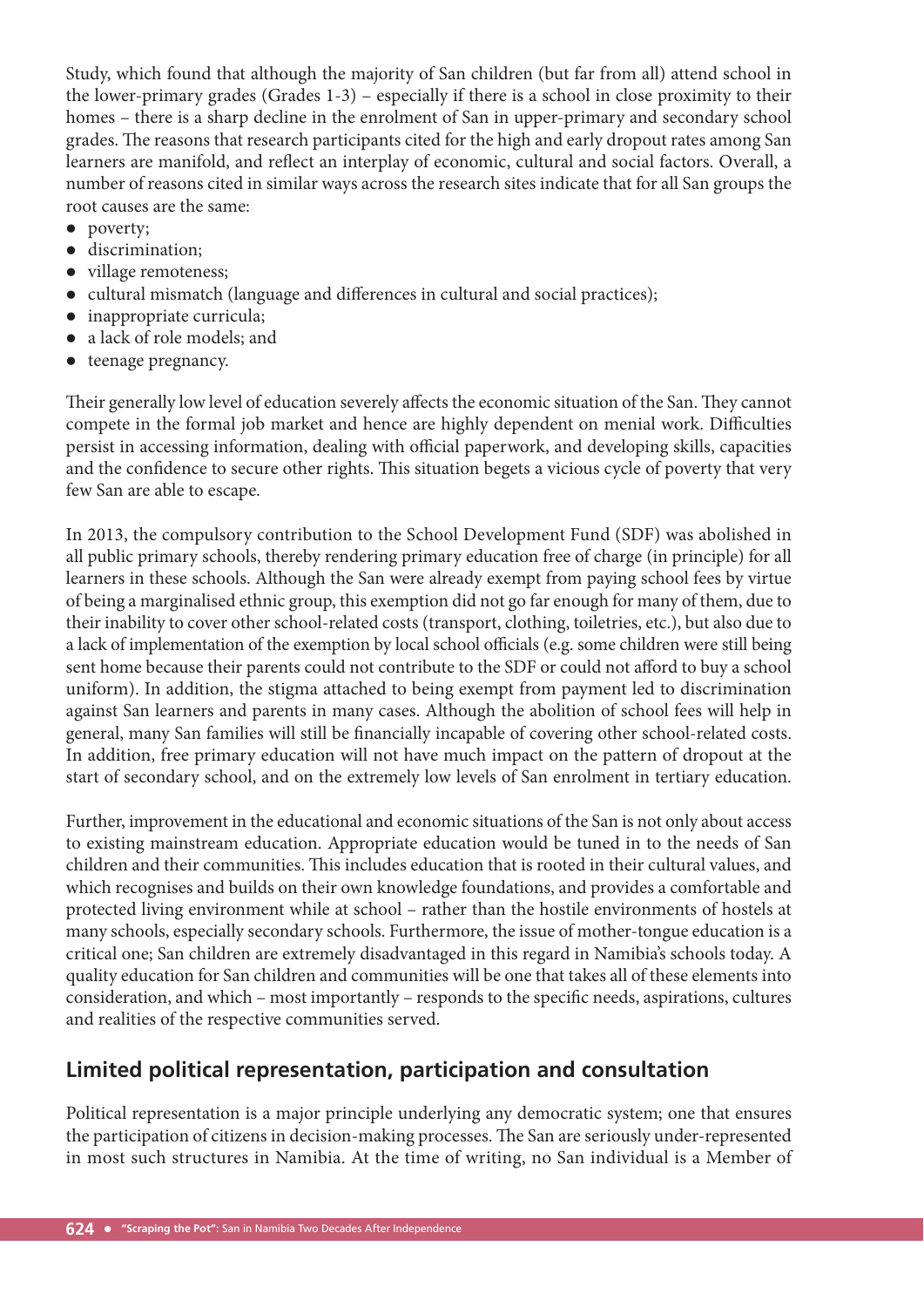Parliament, and only one San person is a regional councillor (a Ju|'hoan woman in Tsumkwe). The San are under-represented in local structures including community development committees, water point committees, regional development committees and school boards, and where they do participate, they often feel that they are not listened to and are not respected. According to our research participants, the majority of the San do vote, but most feel that they are not able to make any real difference in Namibian society, and most do not see the value of the democratic system and doubt its ability to protect their interests. Clearly, therefore, many San do not experience the feeling of participating as citizens in a democratic country.

The first San traditional authorities (TAs) were recognised in 1998. During the last 15 years – especially since the implementation of the SDP in 2005 - the government has increased its efforts to guarantee the representation, consultation and participation of the country's San, primarily through the recognition of five San TAs: the Hai||om TA in Kunene, Oshikoto and Oshana Regions; the !Xun and Ju|'hoan TAs in Otjozondjupa; the Ju|'hoan TA in northern Omaheke; and the !Xoon TA in southern Omaheke. This recognition is a precondition for San representative institutions to effectively consult with government on issues relating to San development. In general, the participants in our research said that they regard the TA institution as an important instrument for making their voices heard. Indeed, the government has regularly consulted the officially recognised San TAs on development issues in their respective communities.

Nevertheless, simply having a TA does not guarantee political representation, for many reasons. One reason is that some San communities do not fully accept their TAs: three of the five recognised TAs face serious challenges in respect of community support. Common complaints that participants at the relevant research sites levelled at their respective TAs were: nepotism; a lack of transparency and communication; pursuing personal interests instead of community development; and corruption. These issues of conflict between communities and their TAs are at least partly due to the fact that the TA institution<sup>4</sup> does not accommodate the traditional leadership structures of San societies. Until recently these societies were founded on egalitarian values, and they lacked a strong internal hierarchical structure with formal leadership roles – as such a model did not accord with their way of life. Nowadays they need to adapt to this new institution to attain some level of political participation, and it is not surprising that conflicts between communities and their new 'authorities' arise.

Furthermore, San in Kavango, Caprivi, Omusati and Ohangwena Regions do not have their own government-recognised TAs, but instead fall under the jurisdiction of other TAs, depending on where they reside in a given region. The majority of the Khwe in West Caprivi (Kavango Region) have fought for more than a decade for the recognition of their TA, but the Mbukushu chief claims that they fall under his authority – and some Khwe men have been integrated into his TA structure. The Khwe in Caprivi Region are under the authority of the Mafwe TA. Therefore, at least a third of all San in Namibia have no recognised TA representing their interests as San at national level.

Aware of the shortcomings of the TA system for San representation, the Working Group of Indigenous Minorities in Southern Africa (WIMSA) facilitated the establishment of the Namibian San Council in 2006, in order to create a second representative body to conduct advocacy work on behalf of the Namibian San communities. Currently this body is composed of 14 members, representing the San in areas with recognised San TAs, and the San in West Caprivi and Ohangwena. In 2012/13 the council members underwent a series of capacity-building workshops. It remains to be seen whether this body can eventually become an effective San representative body at both national and international levels.

<sup>4</sup> As provided for in the Traditional Authorities Act (TAA) 25 of 2000, which repealed and replaced the Traditional Authorities Act 17 of 1995.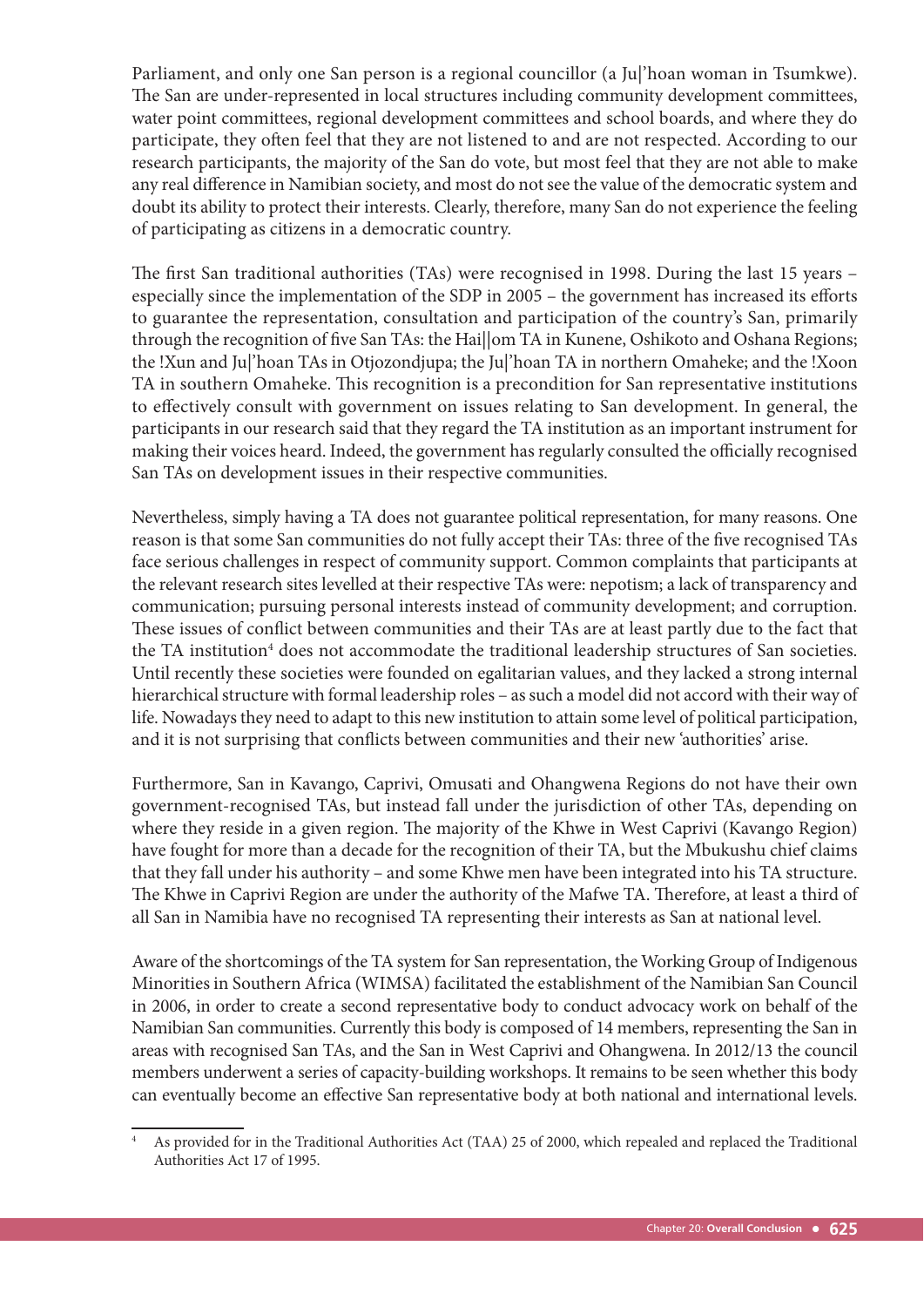Ultimately, the issue of leadership is connected to all of the issues described above. Effective and culturally appropriate representative leadership structures would allow the San to have a stronger voice in the issues that affect them, including the allocation of land and educational issues, and it would also enable San communities to address issues of discrimination more effectively. Several issues have to be considered in efforts to support San and build the capacity of San representatives, and these issues have bearing not only on leadership but also on development in general.

Currently there are very few San who are both qualified and willing to act as representatives of their communities in their negotiations with 'others' (including government, bi- or multilateral organisations, and sometimes NGOs), or even to become part of these institutions. The reasons for this are numerous, but key reasons are: extreme marginalisation; discrimination by other groups, leading to a lack of confidence; very low levels of education; and former egalitarian values which discourage placing oneself in a position of authority. Taking on a leadership position can place one in an uncomfortable situation if one's community is uncomfortable with the hierarchical nature of representative leadership. Allegations of misconduct and demands to share the perceived benefits of a prestigious position can be difficult, even for good leaders. Often the benefits of becoming a community representative are perceived to be less than the costs. These dynamics complicate San participation in decision-making processes, and thwart the proper representation of San interests.

Another major challenge to the establishment of San representative structures is the lack of a common 'San identity' at grassroots level. The broader categorisation of San (a.k.a. Saan, Bushmen and, in Botswana, Basarwa) was imposed by outsiders and has persisted for centuries due to perceived similarities in language, culture and livelihoods – despite the great variation within the category of 'San'. In general, participants in our research identified themselves as belonging to a specific San language group in a defined area, rather than as 'San' – a term which many reportedly do not like to use. The lack of a shared language further complicates the issue of a common identity. Nevertheless, a strong unifying San or 'indigenous' identity would certainly help the San to find a common voice to address the problems that they face, and to make this voice heard. An overall common identity does not evolve overnight, but it might develop over time if the members of the various communities come to recognise the opportunities and benefits connected to this overall 'San' or 'indigenous peoples' identity, and if they find ways to achieve the necessary political organisation.

Although a few San TAs have been recognised and the Namibian San Council has been established in the years since 2001, adequate political representation, participation and consultation is still a long way off. This is a pressing matter which has to be addressed to achieve long-term results in respect of San empowerment and development. The representation and leadership issue is intertwined with all of the other issues and concerns that San communities face, in particular those of securing access to land, reducing discrimination, improving access to relevant educational opportunities and attaining educational qualifications.

## **Gender**

Another major and overarching concern is that a full commitment to gender mainstreaming is still lacking in many of the programmes and projects targeting San communities. Faced with the extreme poverty of San communities, stakeholders often ignore the gender issue in their efforts to improve the livelihoods of all members of a given community. However, this San Study has shown that gender inequality in San communities has increased tremendously over the last century, with the following corresponding problems arising and escalating over time: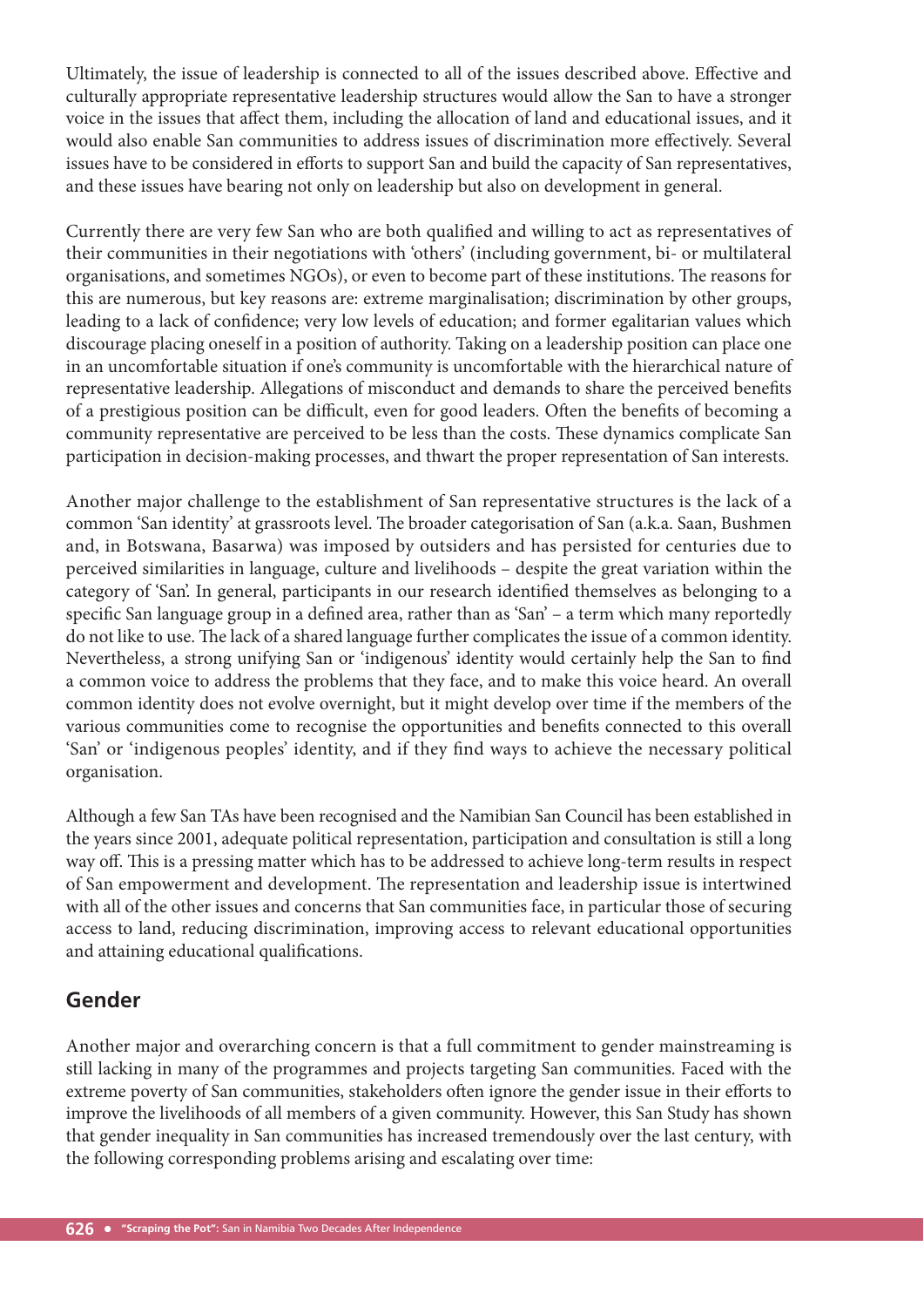- Gender-based violence (GBV): Often triggered by alcohol abuse, GBV is a major problem in most San communities today, and is attributable to a number of interrelated prior problems. Changes in gender ideologies as communities shift towards a hierarchical model in which men are 'superior' to women, and men's frustration with unemployment and poverty, are major causes of the increased violence. The lack of law enforcement compounds the problem of GBV.
- **Formal education:** Completion of formal education is a challenge for both boys and girls in San communities, but girls are more disadvantaged than boys in the sphere of formal education, the key factors being sexual harassment, the need for more financial resources to buy toiletries (including sanitary items), teenage pregnancy and early marriage, and lower self-esteem.
- **Health:** San women are in a more vulnerable position than San men with regard to health, not least because women tend to be the ones who take care of the health of other family members. In addition, all the issues around accessing healthcare facilities and trained personnel during pregnancy and childbirth place women at a higher risk of complications and emergencies in the reproductive period of their lives. Those San women who engage in exploitative sexual relationships with (economically better-off) non-San men are also highly vulnerable to exposure to HIV infection.
- **Participation and representation:** Today there are several outspoken San women in leadership positions. This can be attributed to Namibia's progressive gender policy framework (although insufficiently implemented as yet), the engagement of NGOs that strive for gender balance, and relatively higher levels of education, with an attendant increase in self-confidence, in recent cohorts of San girls.

Some of the gender-related problems that San women face are the same as those faced by many women of other ethnic groups in Namibia, but the situation confronting San women is compounded by the multi-dimensional inequality that they experience when class and ethnicity enter the fray – an experience which they share with many other indigenous women around the world (Sylvain 2010).

Our research has made evident that a concerted effort to mainstream a gender perspective in all San development initiatives is urgently needed. By failing to implement gender mainstreaming thoroughly, stakeholders in San empowerment and development risk broadening the stratification along gender lines in San communities.

# **Recommendations on the way forward**

This San Study has brought to light the manifold and interrelated factors causing and maintaining the marginalisation and poverty of the San communities in Namibia. It has also made possible the formulation of region- and topic-specific recommendations. Further, the participatory approach employed in the study enabled us to identify many reasons for the lack of success of government and NGO initiatives aimed at reducing the levels of San marginalisation and poverty.

Major cross-cutting issues (i.e. issues relevant to all regions and all topics) are *the lack of*:

- an integrated strategy;
- a focus on empowerment;
- coordination between stakeholders;
- participatory involvement and consultation in all stages of project implementation;
- cultural sensitivity in the design and implementation of projects;
- long-term initiatives and commitment, including a local presence at grassroots level;
- adequate monitoring and evaluation of projects; and
- organisational capacity building.

In the following subsections we offer specific recommendations on these cross-cutting issues.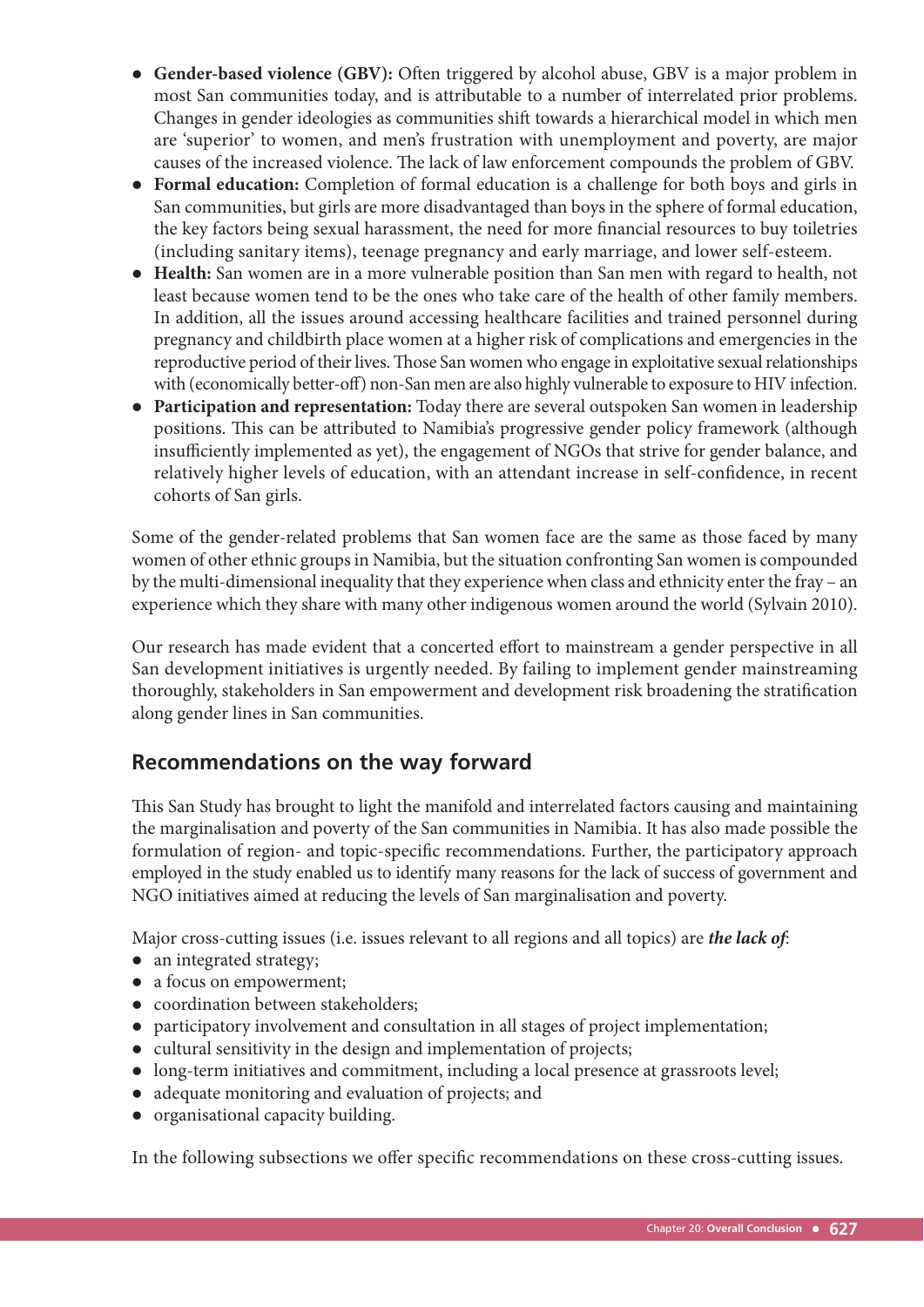#### *Developing an integrated strategy*

Currently, different stakeholders, taking different approaches, are imposing different development strategies on San communities. Some of these strategies are more effective and more appropriate than others, but in any case, this lack of coordination is generally problematic. Without an integrated strategy, initiatives supporting San will remain patchy and rather ineffective, and stakeholders will continue to risk impeding each other's efforts - see the regional chapters for specific examples of how this can happen.

A major step towards addressing this concern would be the development and adoption of a specific policy on indigenous peoples/marginalised communities in Namibia. This would give stakeholders a common set of guidelines to direct their development efforts, and would inculcate a *rights-based* approach to development. The UN has already recommended such a policy in its *Report of the Working Group on the Universal Periodic Review: Namibia*:

"Formulate a white paper in accordance with the United Nations Declaration on the Rights of Indigenous Peoples and [in this process, take into consideration] recommendations from the Committee on the Elimination of Racial Discrimination, the International Labour Organization (ILO) and the African Commission's Working Group on Indigenous Populations/Communities …" (United Nations General Assembly 2011b: 18).

Namibia accepted this recommendation along with all others in the review report, and the Office of the Ombudsman is in the process of developing a first draft of this white paper. It is recommended that the findings of this San Study be taken into account in this process.

Further, the African Commission on Human and Peoples' Rights has recommended that Namibia **ratify ILO Convention No. 169 on Indigenous and Tribal Peoples** (ILO169) (ACHPR and IWGIA 2008: 26). This would be a major step forward, and could go hand in hand with the policy recommended above. Along with the UN Declaration on the Rights of Indigenous Peoples (UNDRIP), ILO169 would reinforce the protection and recognition of indigenous minorities at national level (see also ACHPR and IWGIA 2008: 26). Furthermore, ILO169 and UNDRIP provide frameworks for Free Prior and Informed Consent (FPIC), which could go a long way to addressing the shortcomings in consultation, empowerment, cultural sensitivity and organisational capacity described above.

#### *Improving coordination*

Coordination among all stakeholders is a precondition for successful development. This study has shown that uncoordinated efforts by various stakeholders are counterproductive for development initiatives. In this regard, a **National Coordinating Forum on Indigenous Peoples/Marginalised Communities** should be formed to ensure integrated, multi-sectoral, coordinated and systematic development, in line with the recommended integrated strategy. This National Coordinating Forum should be composed of representatives of the San TAs, the Namibian San Council, the SDP in the OPM, the relevant line ministries, national NGOs (i.e. members of the San Support Organisations' Association of Namibia) and international development partners.

Furthermore, **Regional Coordinating Committees on Indigenous Peoples/Marginalised Communities** could be established, which could deal in more detail with the specific problems of San in each region. Such committees should include representatives of the OPM, regional councils, line ministries, NGOs working with the San in each region, San TAs and/or other TAs under whose jurisdiction the San live, regional representatives of the Namibian San Council and representatives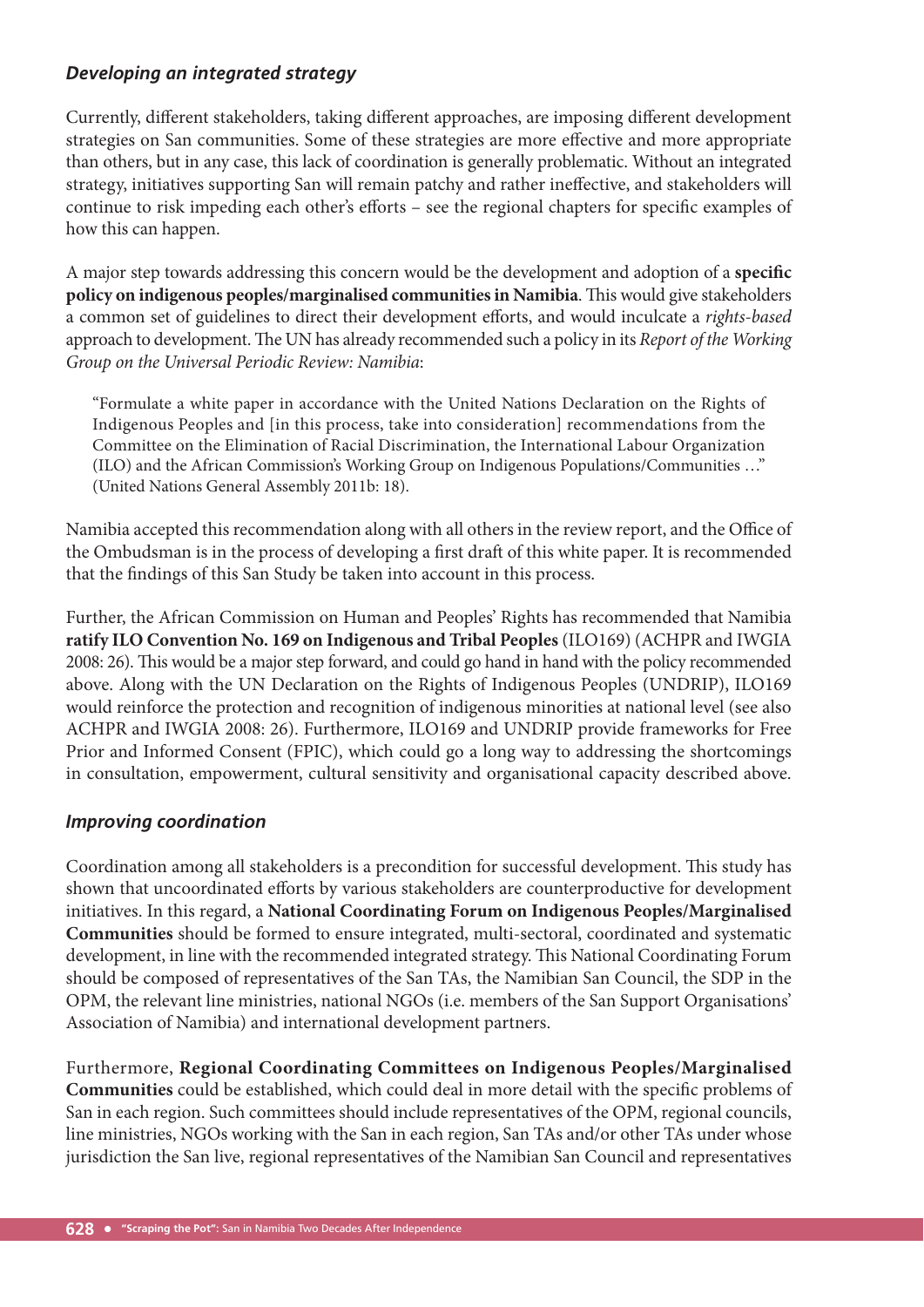of San CBOs. Regional coordination could also be strengthened through improved information exchange among the existing Regional Development Coordinating Committees.

To ensure San participation, funds would have to be allocated for transporting and accommodating the San who attend the meetings of the coordinating bodies, at both national and regional level.

#### *Improving monitoring and evaluation*

Quantitative data is essential for adequately evaluating, in detail, poverty reduction and other development efforts. Quantitative data would also be a means to compare the wellbeing of San communities with that of other Namibian communities. Undeniably, 23 years after Independence, ethnic affiliations still play a role in the redistribution of wealth and resources in Namibia (see also Daniels 2004: 44). Quantitative data on the basis of language categories as provided by the National Planning Commission or the Namibia Statistics Agency do not reliably capture socio-economic differences between the country's ethnic groups, e.g. the various San groups and the Himba (another marginalised indigenous group in Namibia). Only the government can provide comprehensive and reliable quantitative data, and we urge the government to (a) include in the census and various survey questionnaires one question on ethnic affiliation, and (b) analyse specific data accordingly, or otherwise make the data accessible to others for analysis. This recommendation is in line with a recommendation of the UN Committee on the Elimination of Racial Discrimination (CERD) in 2008:

"… that the State party conduct studies with a view to assessing and evaluating the level of enjoyment of economic, social and cultural rights by the different ethnic groups in the State party, based on which the State party should strengthen its efforts in combating poverty among marginalized groups as well as its measures aimed at promoting equal opportunities for all persons." (CERD 2008: 6)

The UN Committee on the Elimination of Discrimination against Women (CEDAW) made a similar recommendation in 2007:

"The Committee calls upon the State party to enhance its collection of data in all areas covered by the Convention, disaggregated by sex **as well as by ethnicity** [chapter authors' emphasis], age and by urban and rural areas, as applicable, in order to assess the actual situation of women and their enjoyment of human rights and to track trends over time." (CEDAW 2007: 2)

#### **Attention to San communities with little external support**

Perhaps the most difficult issue to address is that of the high number of San communities and individuals who are 'falling through the cracks' and receiving very little or no attention and external support. These communities and individuals are, inter alia, San living in extreme geographical marginalisation (e.g. those on Farm Six in Oshikoto Region and in the Eiseb Block in Omaheke Region), San living in townships (e.g. Epako in Gobabis, Omaheke), San working on commercial farms and San living in communal areas where other ethnic groups are the majority populations (e.g. in certain parts of Omaheke, Ohangwena and Kavango Regions). Our study has found these communities and individuals to be among the poorest San in Namibia.

These communities and individuals need urgent attention and support. Better access to public services, improved infrastructure, organisational capacity building and awareness campaigns on human rights and the channels to be followed to secure these rights would be first steps, and just these steps would have a considerable impact on improving the current living conditions of the people concerned.